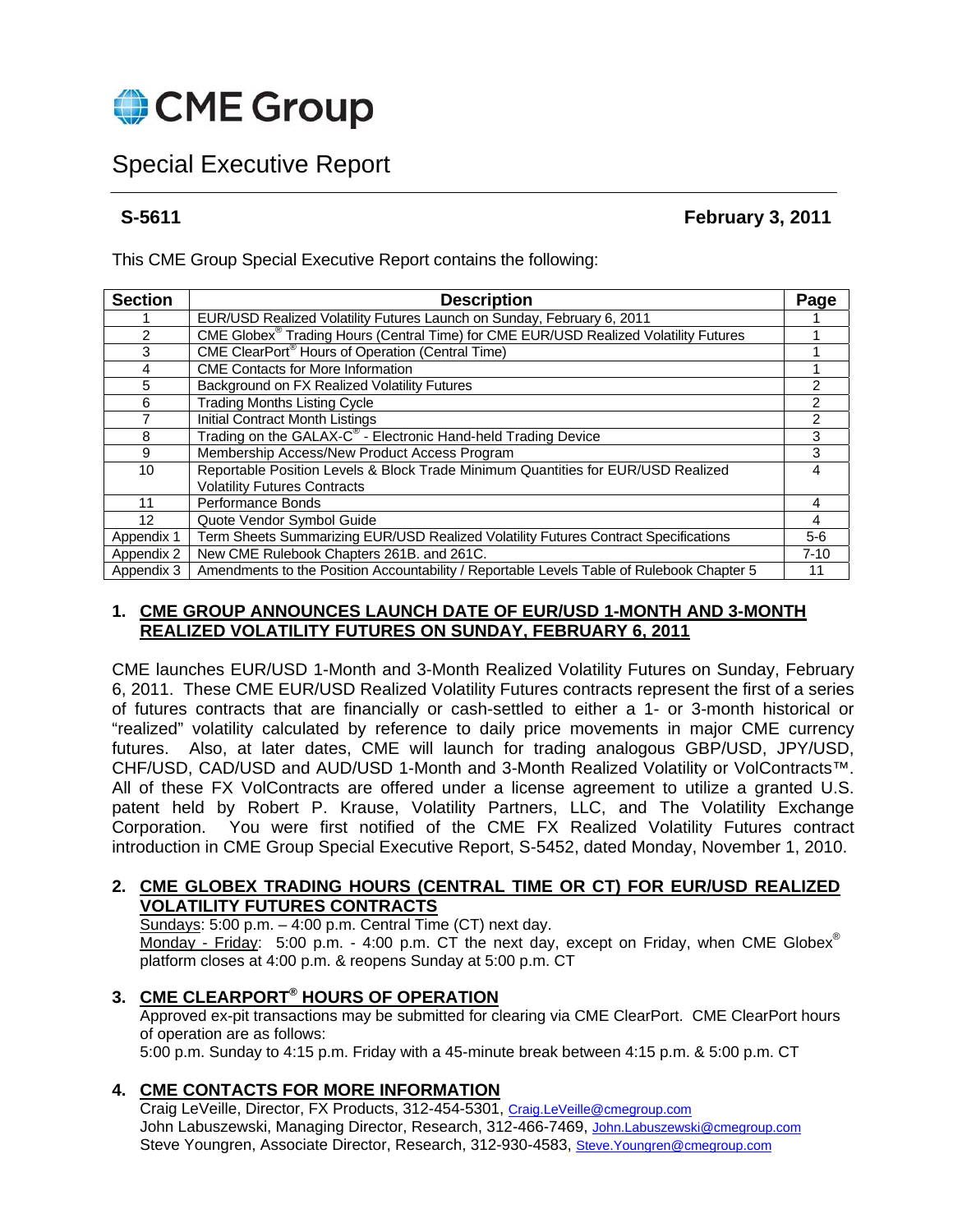## **EUR/USD Realized Volatility Futures to Launch February 6, 2011 (S-5611) February 3, 2011 Page 2 of 11**

## **5. BACKGROUND ON FX REALIZED VOLATILITY FUTURES**

Derivatives linked to currency volatility have been available for some time in the over-the-counter (OTC) markets. CME intends to list contracts tied to the realized or historic volatility associated with the major currencies currently listed on the Exchange in the form of futures and options on futures, specifically, Euros, Japanese yen, British pound, Swiss franc, Canadian dollar and Australian dollar. CME Group publishes on its Web site daily calculations of representations of realized volatilities for these six major foreign exchange futures (see: http://www.cmegroup.com/trading/fx/realized-fx-volatilities/index.html). The Web site also has background materials on realized volatility. Initially, on Sunday, February 6, 2011, EUR/USD 1- Month and 3-Month Realized Volatility Futures only will be listed for trading.

There are, of course, a variety of alternate methodologies for designing such contracts. *E.g.,* one may base the contract on a realized (or historical) standard deviation or variance (standard deviation squared). Or, one may utilize an index or amalgamation of implied volatilities derived from observed option premiums. But the realized volatility concept has the advantage of familiarity in the context of FX markets to the extent that derivatives based on realized volatility are frequently transacted in interbank FX markets. The Exchange is listing futures based on quarterly and monthly EUR/USD realized historical volatilities initially to be followed at later dates with realized volatility futures on its other most popular currency futures contracts.

## **6. TRADING MONTHS LISTING CYCLE**

3-Month Realized Volatility Futures Trading Months Listing Cycle: First three contract months in the March quarterly cycle of March, June, September and December are listed for trading. The next month in the March quarterly contract month cycle not yet listed for trading will be listed on the business day following termination of trading for the nearby futures contract month.

Also, two calendar spreads will be listed for trading:  $1<sup>st</sup>$  quarterly vs.  $2<sup>nd</sup>$  quarterly,  $2<sup>nd</sup>$  quarterly vs. 3<sup>rd</sup> quarterly. The next calendar month spread in the March quarterly cycle will be listed for trading on the business day following termination of the nearby March quarterly contract month.

1-Month Realized Volatility Futures Trading Months Listing Cycle: First three contract months in the consecutive calendar month cycle, *e.g.,* January, February, March, etc., such that two serial months (January, February, April, May, July, August, October, November) plus one March quarterly cycle contract month (March, June, September, December) are listed for trading.

Also, two calendar spreads will be listed for trading:  $1<sup>st</sup>$  monthly vs.  $2<sup>nd</sup>$  monthly vs.  $3<sup>rd</sup>$  monthly. The next calendar month spread in the monthly cycle will be listed for trading on the business day following termination of the nearby monthly contract month.

## **7. INITIAL CONTRACT MONTH LISTINGS**

3-Month Realized Volatility Futures Initial Trading Months Listings: On Sunday, February 6, 2011, the June 2011, September 2011 and December 2011 outright EUR/USD 3-Month Realized Volatility Futures contract months will be listed for trading. The March 2012 EUR/USD 3-Month Realized Volatility Futures contract month will be added for trading on Monday, June 6, 2011, the business day following Friday, June 3, 2011, the termination of trading day for June 2011 EUR/USD 3-Month Realized Volatility Futures contract month.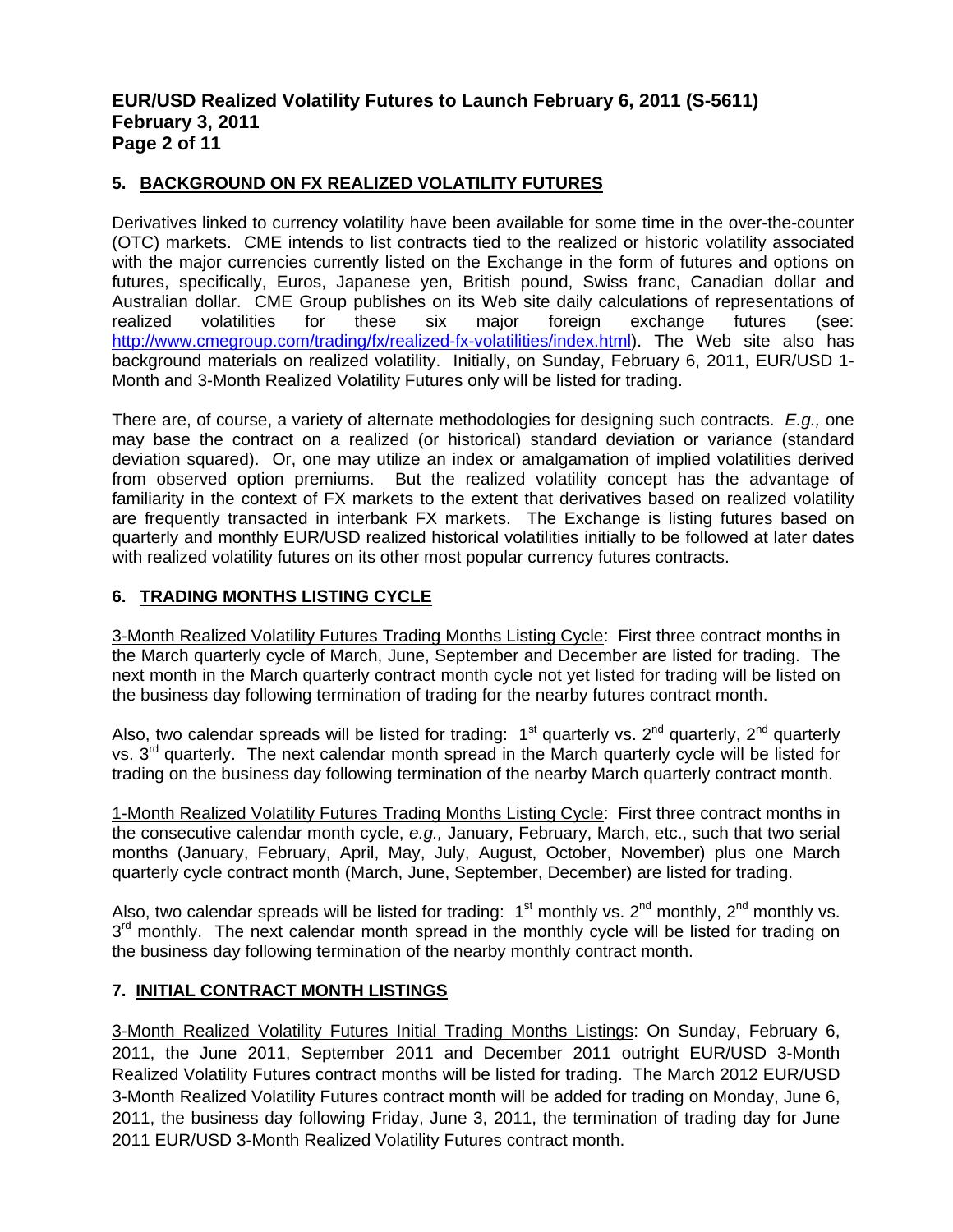## **EUR/USD Realized Volatility Futures to Launch February 6, 2011 (S-5611) February 3, 2011 Page 3 of 11**

Also, on Sunday, February 6, 2011, two calendar spreads will be initially listed for trading: the June 2011 vs. September 2011 and the September 2011 vs. December 2011 EUR/USD 3- Month Realized Volatility Futures calendar spread will be listed for trading on CME Globex. Then, on Monday, June 6, 2011, the business day following the Friday, June 3, 2011, termination of trading for the June 2011 EUR/USD 3-Month Realized Volatility Futures contract month, the December 2011 vs. March 2012 calendar spread will be listed for trading for the EUR/USD 3-Month Realized Volatility Futures calendar spread. Also, the CME Globex differential pricing convention for the EUR/USD Realized Volatility Futures spreads will be the same as the underlying FX futures contract spreads, that is, "deferred month minus nearer month."

1-Month Realized Volatility Futures Initial Trading Months Listings: On Sunday, February 6, 2011, the March 2011, April 2011 and May 2011 outright EUR/USD 1-Month Realized Volatility Futures contract months will be listed for trading. The June 2011 EUR/USD 1-Month Realized Volatility Futures contract month will be added for trading on Monday, March 7, 2011, the business day following Friday, March 4, 2011, the termination of trading day for March 2011 EUR/USD 1-Month Realized Volatility Futures contract month.

Also, on Sunday, February 6, 2011, two calendar spreads will be initially listed for trading: the March 2011 vs. April 2011 and the April 2011 vs. May 2011 EUR/USD 1-Month Realized Volatility Futures calendar spread will be listed for trading on CME Globex. Then, on Monday, March 7, 2011, the business day following the Friday, March 4, 2011, termination of trading for the March 2011 EUR/USD 1-Month Realized Volatility Futures contract month, the May 2011 vs. June 2011 calendar spread will be listed for trading for the EUR/USD 1-Month Realized Volatility Futures calendar spread. Also, the CME Globex differential pricing convention for the EUR/USD Realized Volatility Futures spreads will be the same as the underlying FX futures contract spreads, that is, "deferred month minus nearer month."

## **8. TRADING ON THE GALAX-C® - ELECTRONIC HAND-HELD TRADING DEVICE**

The new EUR/USD Realized Volatility futures will be available for trading on the **GALAX-C®** – electronic hand-held trading device. Please see staff at the Technology Desk located east of the out trade area for more information on GALAX-C trading, to register for a class, and/or apply for a unit. You may also contact them by telephone at 312-435-7141.

## **9. MEMBERSHIP ACCESS / NEW PRODUCT ACCESS PROGRAM**

The EUR/USD Realized Volatility Futures are allocated to the IMM Division. Also, according to CME Rule 194 – **NEW PRODUCT ACCESS PROGRAM**, the EUR/USD Realized Volatility Futures contracts are included in the "New Product Access Program." One effect of this provision is that GEM members trading these products on CME Globex will be charged lessee clearing fee rates rather than out-of-division rates for a limited time. If you have any questions, please call Lori Aldinger, Associate Director, Financial Product Development, at 312-930-2337.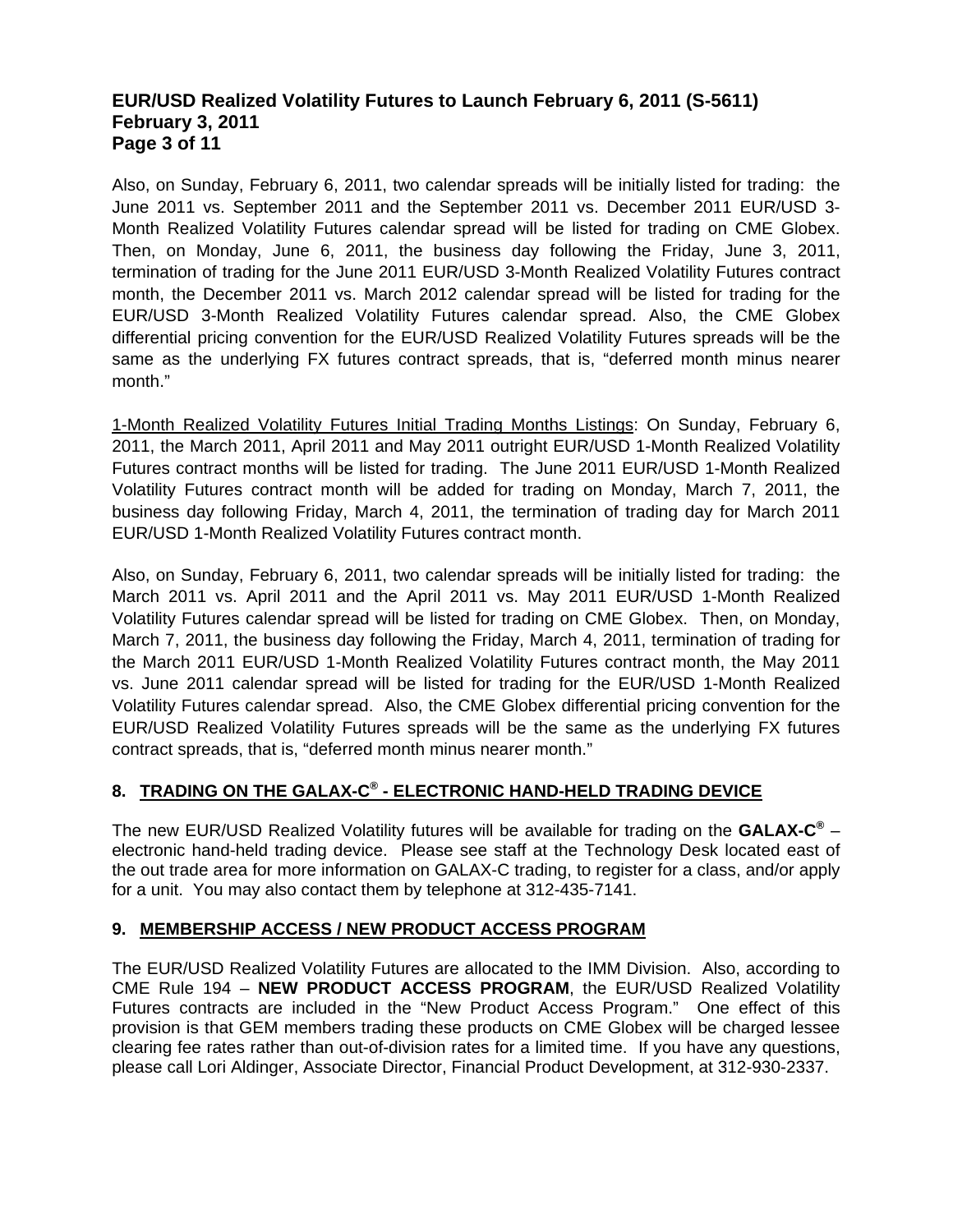## **EUR/USD Realized Volatility Futures to Launch February 6, 2011 (S-5611) February 3, 2011 Page 4 of 11**

### **10. REPORTABLE POSITION LEVELS AND BLOCK TRADE MINIMUM QUANTITIES FOR EUR/USD REALIZED VOLATILITY FUTURES CONTRACTS**

For purposes of Rule 817 – **REPORTS OF LARGE POSITIONS**, the minimum levels at which positions must be reported to the Exchange is 25 for the new EUR/USD 1-Month and 3-Month Realized Volatility Futures contracts.

Execution of block trades for the new EUR/USD 1-Month and 3-Month Realized Volatility Futures contracts will be subject to a 500 contract minimum quantity. For additional questions, please contact Shelley Spaner, Market Surveillance, at 312-341-7051.

Appendix 1 to this document contains a summary of the new product contract terms and conditions while Appendix 2 contains the complete set of Rules. Appendix 3 provides amendments to the Position Limit, Position Accountability and Reportable Level Table at the end of CME Rulebook Chapter 5.

#### **11. PERFORMANCE BONDS**

The following performance bonds have been approved for the launch of the new EUR/USD Realized Volatility Futures contracts:

|                    | Initial  | Maintenance |
|--------------------|----------|-------------|
| Monthly (1-Mon.)   | \$15,525 | \$11,500    |
| Quarterly (3-Mon.) | \$6,750  | \$5,000     |

Please contact the Risk Management Department at 312-648-3888, if you have any questions regarding these performance bonds.

## **12. QUOTE VENDOR SYMBOL GUIDE**

|                                           | <b>System Name</b>        | <b>EUR/USD 3-Month Realized</b><br><b>Volatility Futures</b> |                   | <b>EUR/USD 1-Month Realized</b><br><b>Volatility Futures</b> |                   |  |
|-------------------------------------------|---------------------------|--------------------------------------------------------------|-------------------|--------------------------------------------------------------|-------------------|--|
| <b>Vendor Name</b>                        |                           | <b>CME ClearPort</b>                                         |                   | <b>CME ClearPort</b>                                         | <b>CME Globex</b> |  |
|                                           |                           | <b>CPC)</b>                                                  | <b>CME Globex</b> | (CPC)                                                        |                   |  |
|                                           |                           | 36E                                                          | 36E               | 16E                                                          | 16E               |  |
| <b>Bloomberg</b>                          | <b>Bloomberg</b>          |                                                              |                   |                                                              |                   |  |
|                                           |                           | <b>UTCA</b>                                                  | <b>UTCA</b>       | <b>UCOA</b>                                                  | <b>UCOA</b>       |  |
| CQG Inc.                                  | CQG for                   |                                                              |                   |                                                              |                   |  |
|                                           | <b>Windows</b>            | <b>NA</b>                                                    | G36E              | <b>NA</b>                                                    | G16E              |  |
| Data Transmission<br><b>Network (DTN)</b> |                           | Q36E                                                         | Q36E              | Q16E                                                         | Q16E              |  |
| E-Signal                                  | eSignal                   | 36E                                                          | 36E               | 16E                                                          | 16E               |  |
| <b>Thomson /Reuters</b>                   | <b>ILX</b><br>Workstation | 36E                                                          | 36E               | 16E                                                          | 16E               |  |
| <b>Reuters</b>                            | <b>IDN (ETH)</b>          | 0#EUT:                                                       | 0#EUT:            | 0#EUO:                                                       | 0#EUO:            |  |
| <b>Reuters</b>                            | <b>Bridge</b>             | US@EUT.1                                                     | US@EUT.1          | US@EUO.1                                                     | US@EUO.1          |  |
| <b>TradeStation</b>                       |                           | 36E                                                          | 36E               | 16E                                                          | 16E               |  |

If you have any questions, please contact Elizabeth Cartwright, Project Manager, Client Technology Management, at 312-930-4521.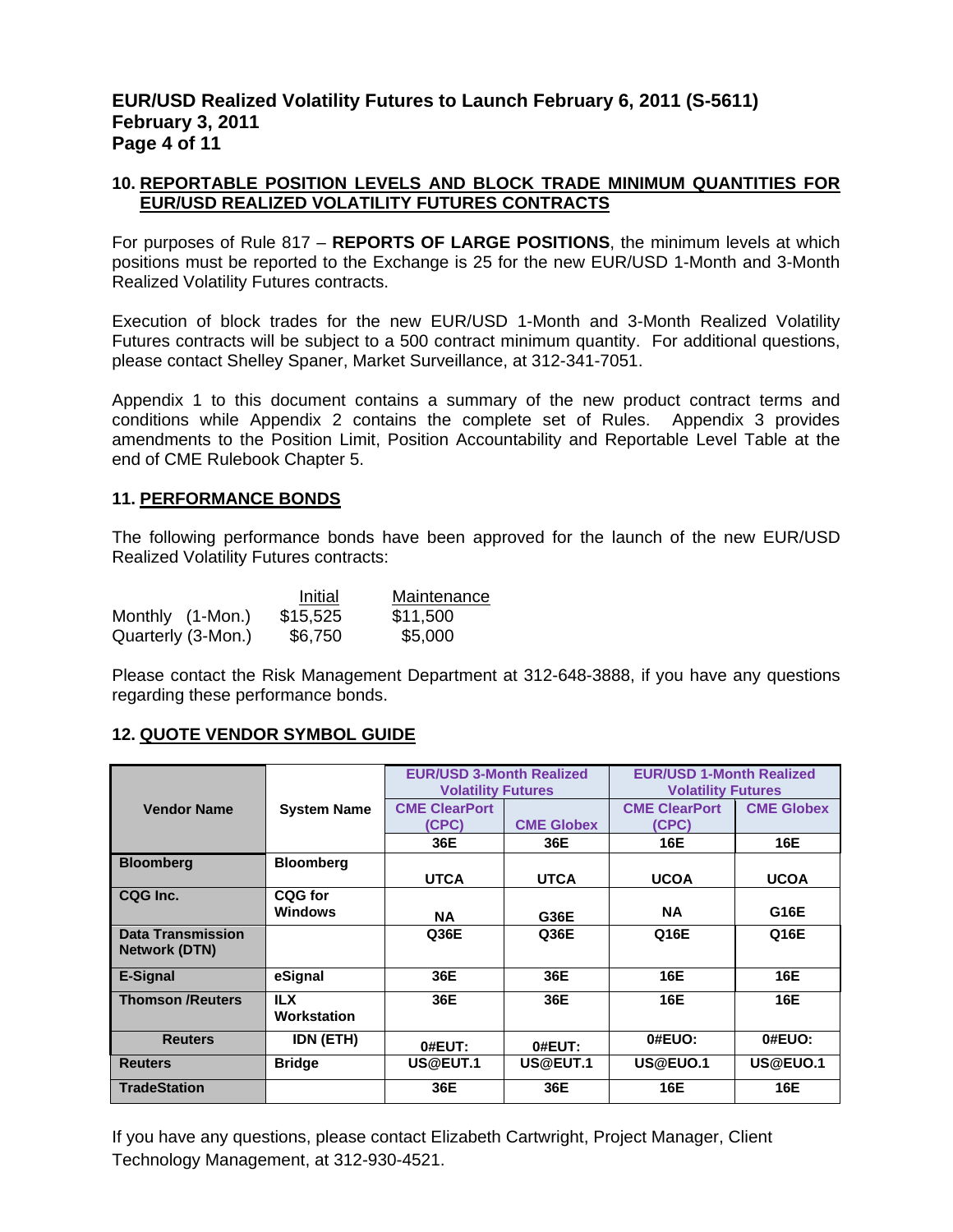# **Appendix 1: Summary Contract Specifications**

## **EUR/USD 3-Month Realized Volatility Futures Contracts**

|                             | 3-month realized volatility calculated as annualized standard deviation of log                                                                                 |  |  |  |  |  |
|-----------------------------|----------------------------------------------------------------------------------------------------------------------------------------------------------------|--|--|--|--|--|
|                             | returns of daily settlement prices as follows.                                                                                                                 |  |  |  |  |  |
|                             |                                                                                                                                                                |  |  |  |  |  |
|                             |                                                                                                                                                                |  |  |  |  |  |
|                             | $RV = 100 \cdot \sqrt{\left(\frac{252}{N}\right) \sum_{t=1}^{N} \left(ln \frac{P_t}{P_{t-1}}\right)^2}$                                                        |  |  |  |  |  |
|                             |                                                                                                                                                                |  |  |  |  |  |
| Quarterly                   |                                                                                                                                                                |  |  |  |  |  |
| <b>Realized</b>             |                                                                                                                                                                |  |  |  |  |  |
| Volatility                  | Where $P_t$ is daily futures settlement price on day t and N is number of business                                                                             |  |  |  |  |  |
|                             | days in 3-month calculation period where period commences on 1 <sup>st</sup> business                                                                          |  |  |  |  |  |
|                             | day after 2 <sup>nd</sup> Friday immediately preceding 3 <sup>rd</sup> Wednesday of 3 <sup>rd</sup> calendar                                                   |  |  |  |  |  |
|                             | month preceding named contract month; and, terminates on 2 <sup>nd</sup> Friday                                                                                |  |  |  |  |  |
|                             | preceding 3rd Wednesday of contract month. Days where futures settlements                                                                                      |  |  |  |  |  |
|                             | are unavailable do not contribute to calculation. Result is multiplied by 100,                                                                                 |  |  |  |  |  |
|                             | thus, 20% (0.20) volatility expressed as 20.00; 10% (0.10) volatility expressed                                                                                |  |  |  |  |  |
|                             | as 10.00.                                                                                                                                                      |  |  |  |  |  |
| <b>Underlying Price</b>     | Based on daily futures settlement price for the quarterly EUR/USD futures                                                                                      |  |  |  |  |  |
| <b>Series</b>               | contract.                                                                                                                                                      |  |  |  |  |  |
| <b>Contract Size</b>        | \$1,000 times 3-Month Realized Volatility. E.g., volatility moves from 20% to<br>25%, nominal contract value fluctuates from \$20,000 to \$25,000, or \$5,000. |  |  |  |  |  |
|                             | Minimum price fluctuation or "tick" of 0.01 (= $$10.00$ per contract) for                                                                                      |  |  |  |  |  |
| <b>Tick Size</b>            | outrights; "half-tick" of 0.005 (=\$5.00 per contract) for calendar spreads.                                                                                   |  |  |  |  |  |
|                             | Outrights: 1 <sup>st</sup> 3 contracts in March quarterly cycle of March, June, September                                                                      |  |  |  |  |  |
|                             | and December.                                                                                                                                                  |  |  |  |  |  |
| <b>Contract Months</b>      | Calendar Spreads: 1st March quarterly vs. 2nd March quarterly, 2nd March                                                                                       |  |  |  |  |  |
|                             | quarterly vs. 3 <sup>rd</sup> March quarterly                                                                                                                  |  |  |  |  |  |
| <b>Final Settlement</b>     | Cash settled to 3-Month Realized Volatility (RV) as calculated above                                                                                           |  |  |  |  |  |
|                             | Trading ceases at 2:00 pm (CT) on 2 <sup>nd</sup> Friday immediately preceding 3 <sup>rd</sup>                                                                 |  |  |  |  |  |
| <b>Last Trading Day</b>     | Wednesday of contract month and concurrently with calculation of final CME                                                                                     |  |  |  |  |  |
|                             | currency fixing price in the calculation period.                                                                                                               |  |  |  |  |  |
| <b>Position</b>             | 5,000 contracts                                                                                                                                                |  |  |  |  |  |
| Accountability              |                                                                                                                                                                |  |  |  |  |  |
| <b>Price Limits</b>         | None                                                                                                                                                           |  |  |  |  |  |
| Price Banding*              | 20 ticks (0.20)                                                                                                                                                |  |  |  |  |  |
| No Bust Range<br>Reportable | 20 ticks (0.20)                                                                                                                                                |  |  |  |  |  |
| <b>Levels</b>               | 25                                                                                                                                                             |  |  |  |  |  |
| <b>Ticker Symbols</b>       | 36E                                                                                                                                                            |  |  |  |  |  |
|                             | CME Globex®: Offered on CME Globex electronic trading platform on Sundays                                                                                      |  |  |  |  |  |
|                             | thru Fridays from 5:00 pm to 4:00 pm next day. On Friday, close at 4:00 pm                                                                                     |  |  |  |  |  |
|                             | with reopening Sunday at 5:00 pm.                                                                                                                              |  |  |  |  |  |
| <b>Trading Hours</b>        |                                                                                                                                                                |  |  |  |  |  |
|                             | CME ClearPort®: 5:00 p.m. Sunday to 4:15 p.m. Friday with a 45-minute                                                                                          |  |  |  |  |  |
|                             | break between 4:15 p.m. & 5:00 p.m. CT                                                                                                                         |  |  |  |  |  |

<sup>\*</sup>For CME Globex trading, automated price banding prevents execution of orders at prices falling outside of the last sale, best bid or best offer and  $\pm$  the price band. Price banding prevents the entry of limit orders more than a predetermined amount above the last price in the case of bids and more than the same pre-determined amount below the last price in the case of offers. The band "shadows" the last foreign exchange futures price as it reacts to new transaction prices, higher bids and lower offers.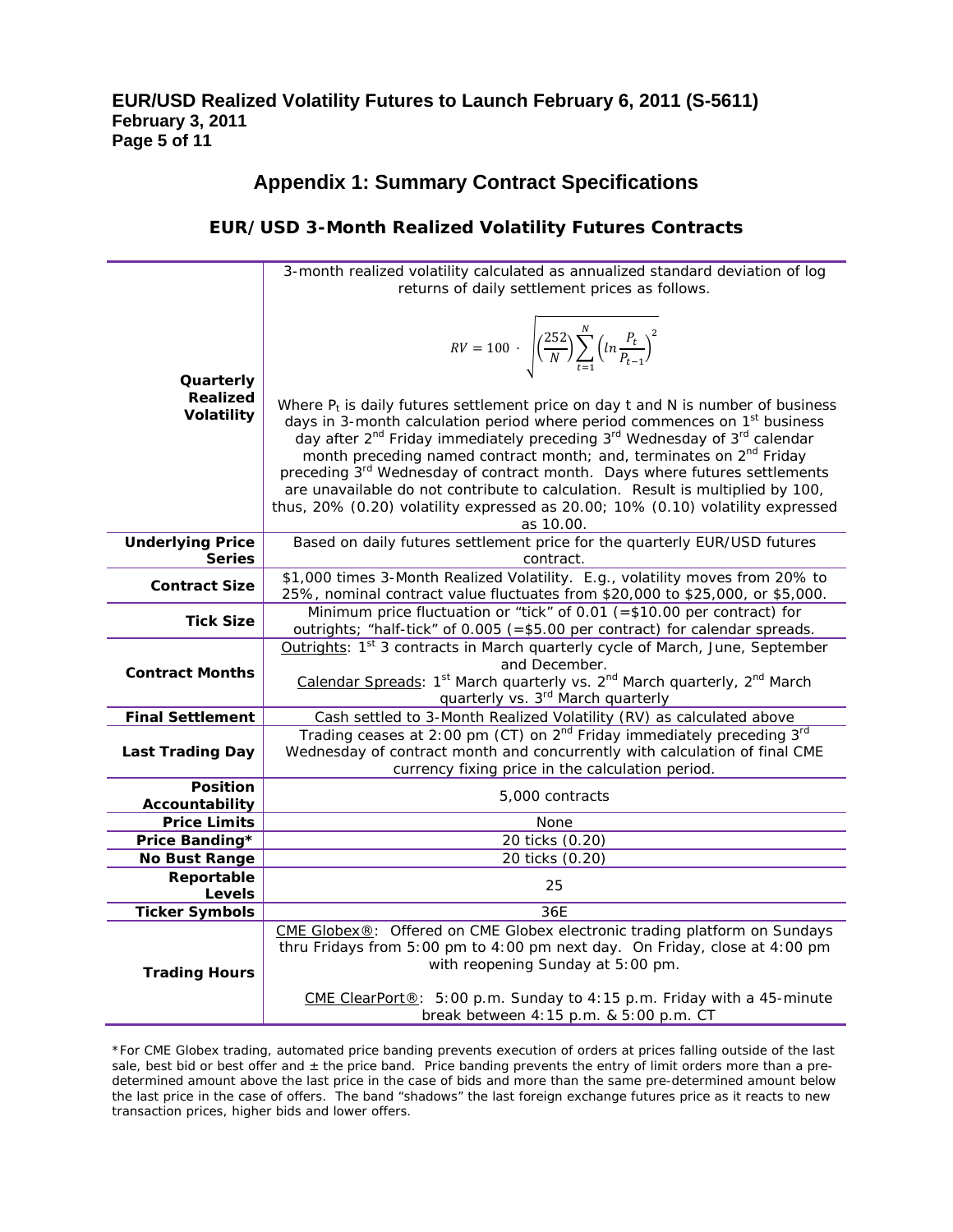## **EUR/USD Realized Volatility Futures to Launch February 6, 2011 (S-5611) February 3, 2011 Page 6 of 11**

## **Appendix 1 (Continued): EUR/USD 1-Month Realized Volatility Futures Contracts**

|                                       | 1-month realized volatility calculated as annualized standard deviation of log                                             |
|---------------------------------------|----------------------------------------------------------------------------------------------------------------------------|
|                                       | returns (day-to-day) of daily settlement prices as follows.                                                                |
|                                       |                                                                                                                            |
|                                       |                                                                                                                            |
|                                       |                                                                                                                            |
|                                       |                                                                                                                            |
|                                       | $RV = 100 \cdot \sqrt{\left(\frac{252}{N}\right) \sum_{t=1}^{N} \left(ln \frac{P_t}{P_{t-1}}\right)^2}$                    |
| <b>Monthly Realized</b>               |                                                                                                                            |
| Volatility                            | Where $P_t$ is daily futures settlement price on day t and N is number of business                                         |
|                                       | days in 1-month calculation period where period commences on 1 <sup>st</sup> business                                      |
|                                       | day after 2 <sup>nd</sup> Friday immediately preceding 3 <sup>rd</sup> Wednesday of 1 <sup>st</sup> calendar               |
|                                       | month preceding named contract month; and, terminates on 2 <sup>nd</sup> Friday                                            |
|                                       | preceding 3 <sup>rd</sup> Wednesday of contract month. Days where futures settlements                                      |
|                                       | are unavailable do not contribute to calculation. Result is multiplied by 100,                                             |
|                                       | thus, 20% (0.20) volatility expressed as 20.00; 10% (0.10) volatility expressed                                            |
|                                       | as 10.00.                                                                                                                  |
| <b>Underlying Price</b>               | Based on daily futures settlement price for the serial or quarterly EUR/USD                                                |
| <b>Series</b>                         | futures contract.                                                                                                          |
| <b>Contract Size</b>                  | \$1,000 times 1-Month Realized Volatility. E.g., volatility moves from 20% to                                              |
|                                       | 25%, nominal contract value fluctuates from \$20,000 to \$25,000, or \$5,000.                                              |
| <b>Tick Size</b>                      | Minimum price fluctuation or "tick" of 0.01 (=\$10.00 per contract) for                                                    |
|                                       | outrights; "half-tick" of 0.005 (=\$5.00 per contract) for calendar spreads.                                               |
|                                       | Outrights: $1st$ 3 contracts in consecutive calendar month cycle, e.g., January,                                           |
|                                       | February, March, such that 2 serial months (January, February, April, May,                                                 |
| <b>Contract Months</b>                | July, August, October, November) plus 1 March quarterly cycle month (March,                                                |
|                                       | June, September, December) are listed for trading.                                                                         |
|                                       | Calendar Spreads: 1 <sup>st</sup> monthly vs. 2 <sup>nd</sup> monthly, 2 <sup>nd</sup> monthly vs. 3 <sup>rd</sup> monthly |
| <b>Final Settlement</b>               | Cash settled to 1-Month Realized Volatility (RV) as calculated above                                                       |
|                                       | Trading ceases at 2:00 pm (CT) on 2 <sup>nd</sup> Friday immediately preceding 3 <sup>rd</sup>                             |
| Last Trading Day                      | Wednesday of contract month and concurrently with calculation of final CME                                                 |
|                                       | currency fixing price in the calculation period.                                                                           |
| <b>Position</b>                       | 5,000 contracts                                                                                                            |
| Accountability                        |                                                                                                                            |
| <b>Price Limits</b><br>Price Banding* | None<br>20 ticks (0.20)                                                                                                    |
| No Bust Range                         | 20 ticks (0.20)                                                                                                            |
| Reportable                            |                                                                                                                            |
| <b>Levels</b>                         | 25                                                                                                                         |
| <b>Ticker Symbols</b>                 | 16E                                                                                                                        |
|                                       | CME Globex®: Offered on CME Globex® electronic trading platform on                                                         |
|                                       | Sundays thru Fridays from 5:00 pm to 4:00 pm next day. On Friday, close at                                                 |
|                                       | 4:00 pm with reopening Sunday at 5:00 pm.                                                                                  |
| <b>Trading Hours</b>                  |                                                                                                                            |
|                                       | CME ClearPort®: 5:00 p.m. Sunday to 4:15 p.m. Friday with a 45-minute                                                      |
|                                       | break between 4:15 p.m. & 5:00 p.m. CT                                                                                     |

\*For CME Globex trading, automated price banding prevents execution of orders at prices falling outside of the last sale, best bid or best offer and  $\pm$  the price band. Price banding prevents the entry of limit orders more than a predetermined amount above the last price in the case of bids and more than the same pre-determined amount below the last price in the case of offers. The band "shadows" the last foreign exchange futures price as it reacts to new transaction prices, higher bids and lower offers.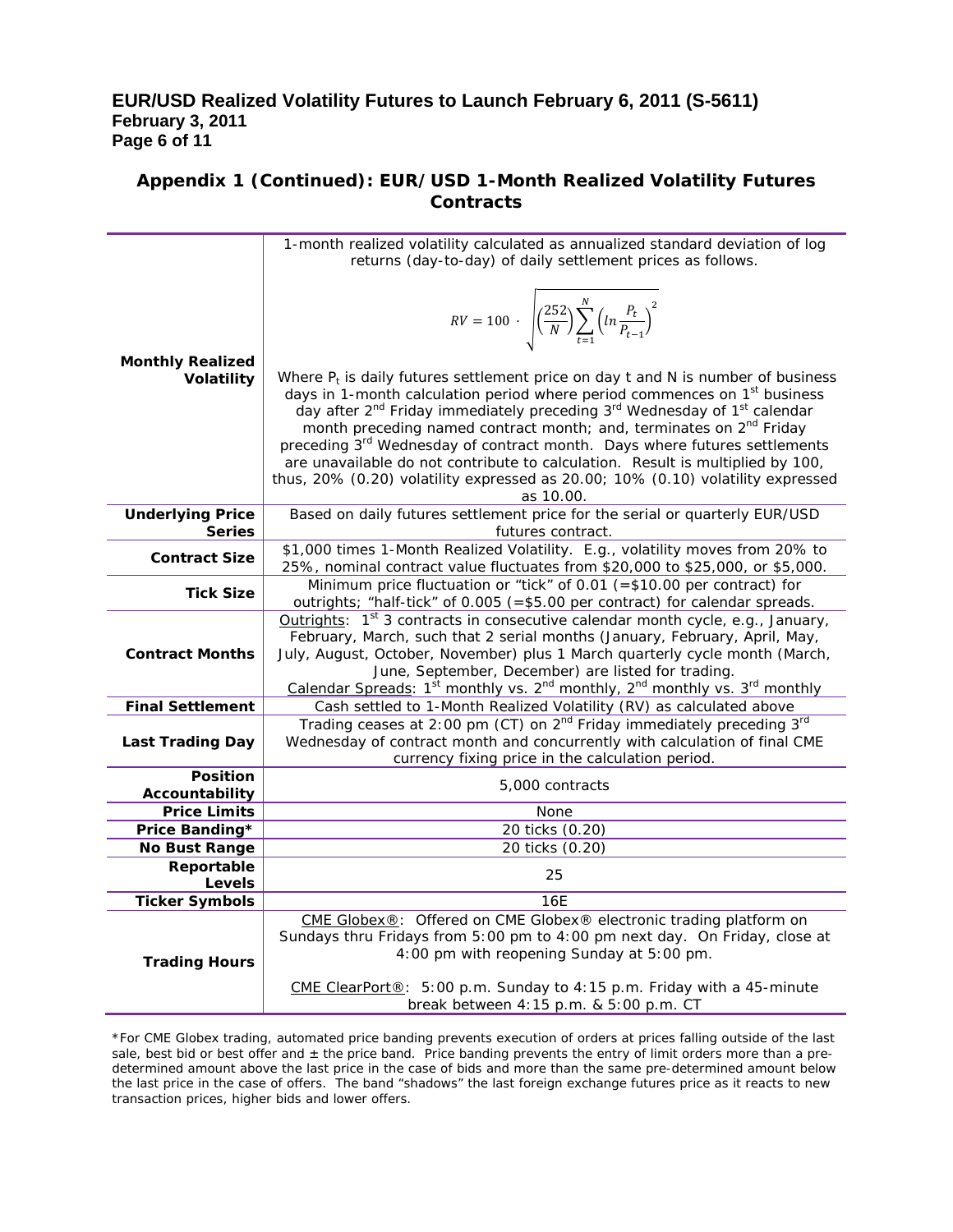## **Appendix 2: New Rule Chapters**

#### **Chapter 261B 3-Month Euro/U.S. Dollar (EUR/USD) VolContractsTM (Euro 3-Month VolContracts™) 1**

#### **261B00. SCOPE OF CHAPTER**

This chapter is limited in application to futures trading in 3-Month Euro/U.S. Dollar (EUR/USD) VolContracts<sup>™</sup> (Euro 3-Month VolContracts). The procedures for trading, clearing, delivery, settlement and any other matters not specifically contained herein shall be governed by the rules of the Exchange.

#### **261B01. FUTURES CALL**

#### **261B01.A. Trading Schedule**

Futures contracts shall be scheduled for trading and delivery during such hours and in such months as may be determined by the Board of Directors.

#### **261B01.B. Trading Units**

The unit of trading shall be \$1,000.00 times the Euro 3-Month Reference Value.

#### **261B01.C. Price Increments**

Minimum price fluctuations shall be in multiples of 0.01 of a Euro 3-Month Reference Value point, equivalent to  $$10.00$  per contract (=  $$1,000.00 \times 0.01$ ).

#### **261B01.D. Position Accountability**

A person owning or controlling more than 5,000 contracts net long or net short in all contract months combined shall provide, in a timely fashion, upon request by the Exchange, information regarding the nature of the position, trading strategy, and hedging information if applicable. For positions involving options on Euro 3-Month VolContracts, this rule is superseded by the option position accountability rule.

#### **261B01.E. Accumulation of Positions**

For the purposes of this rule, the positions of all accounts directly or indirectly owned or controlled by a person or persons, and the positions of all accounts of a person or persons acting pursuant to an expressed or implied agreement or understanding, and the positions of all accounts in which a person or persons have a proprietary or beneficial interest, shall be cumulated.

#### **261B01F. Reserved**

 $\overline{a}$ 

<sup>1</sup> VolContract™ is a trademark of The Volatility Exchange Corporation; the instruments and trademarks are licensed for use by CME Group.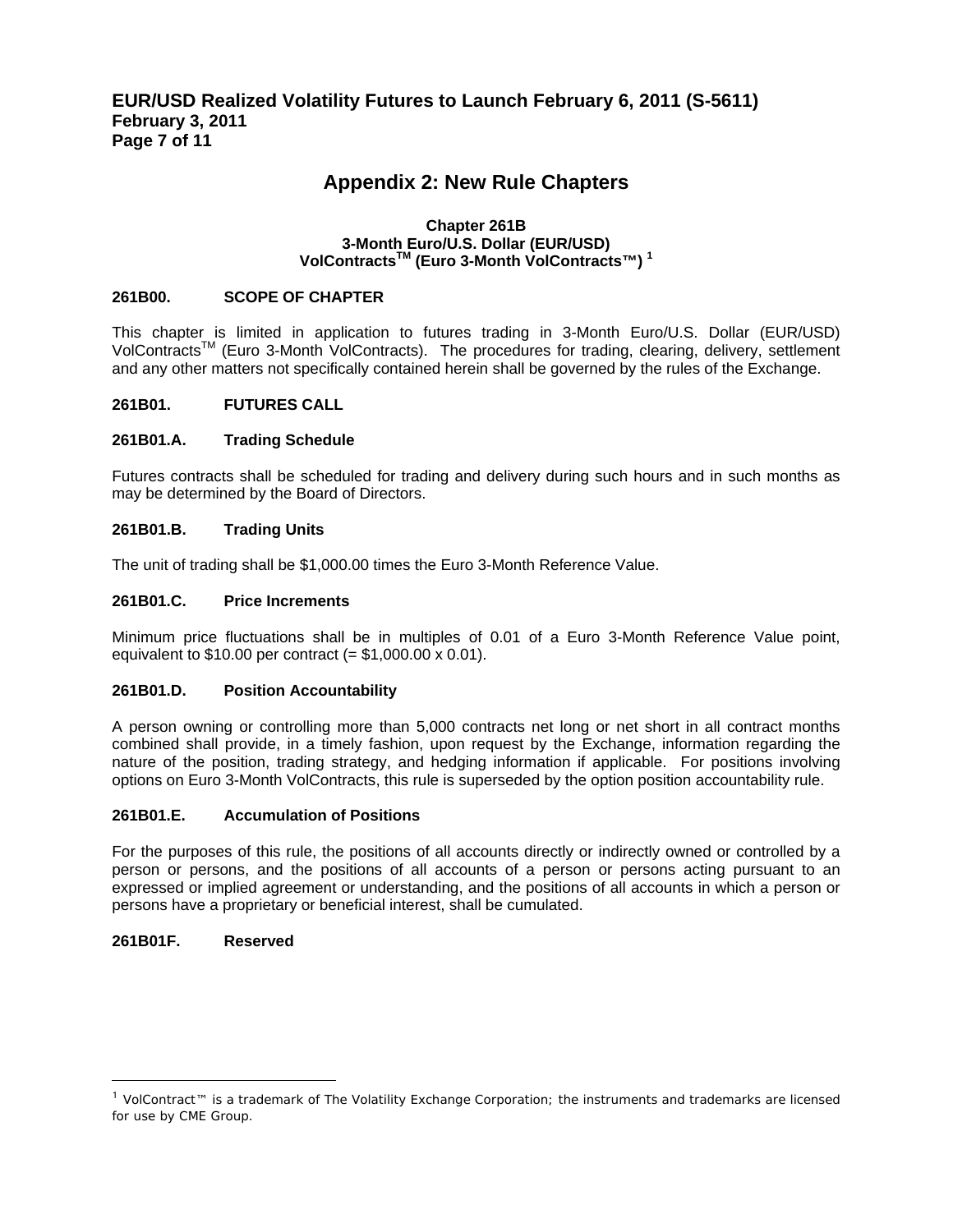### **EUR/USD Realized Volatility Futures to Launch February 6, 2011 (S-5611) February 3, 2011 Page 8 of 11**

#### **261B01G. Termination of Trading**

Futures trading shall terminate at 2:00 p.m. (Central) on the second Friday immediately preceding the third Wednesday of the contract month. If this date for termination is a bank holiday in Chicago or New York City, then futures trading shall terminate on the next preceding business day common to Chicago and New York City banks and the Exchange.

#### **261B01H. Contract Modifications**

Specifications shall be fixed as of the first day of trading of a contract, except that all deliveries must conform to government regulations in force at the time of delivery. If any national or international government agency or body issues an order, ruling, directive or law that conflicts with the requirements of these rules, such order, ruling, directive or law shall be construed to take precedence and become part of these rules and all open and new contracts shall be subject to such government orders.

#### **261B02. SETTLEMENT PROCEDURES**

#### **261B02.A. Cash Settlement**

Euro 3-Month VolContracts shall be settled in cash to a value of \$1,000 times the Euro 3-Month Reference Value.

#### **261B02.B. Euro 3-Month Reference Value Calculation**

The Euro 3-Month Reference Value (RV) is calculated as the annualized standard deviation of log returns of daily futures settlement prices as follows.

$$
RV = 100 \cdot \sqrt{\left(\frac{252}{N}\right) \sum_{t=1}^{N} \left(ln \frac{P_t}{P_{t-1}}\right)^2}
$$

Where  $P_t$  is the daily settlement price for the CME Euro/U.S. Dollar (EUR/USD) futures contract in the contract month corresponding to the contract month for the Euro 3-Month VolContract, on day t.  $P_{t-1}$  is the daily settlement price for the CME Euro/U.S. Dollar (EUR/USD) futures contract in the contract month corresponding to the contract month for the Euro 3-Month VolContract, on the business day immediately prior to day t. N is number of business days in quarterly calculation period.

The quarterly calculation period commences on the first business day immediately subsequent to the second Friday immediately preceding the third Wednesday of the third calendar month preceding named contract month. The quarterly calculation period concludes on the day on which trading is terminated. Days where futures settlement prices are unavailable do not contribute to calculation.

The result is multiplied by 100. Thus, a value of 20.00% (0.20) is expressed as 20.00; a value of 10.00% (0.10) is expressed as 10.00.

#### **261B03. ACTS OF GOVERNMENT, ACTS OF GOD AND OTHER EMERGENCIES**

(Refer to Rule 701. – ACTS OF GOVERNMENT, ACTS OF GOD AND OTHER EMERGENCIES)

(End Chapter 261B)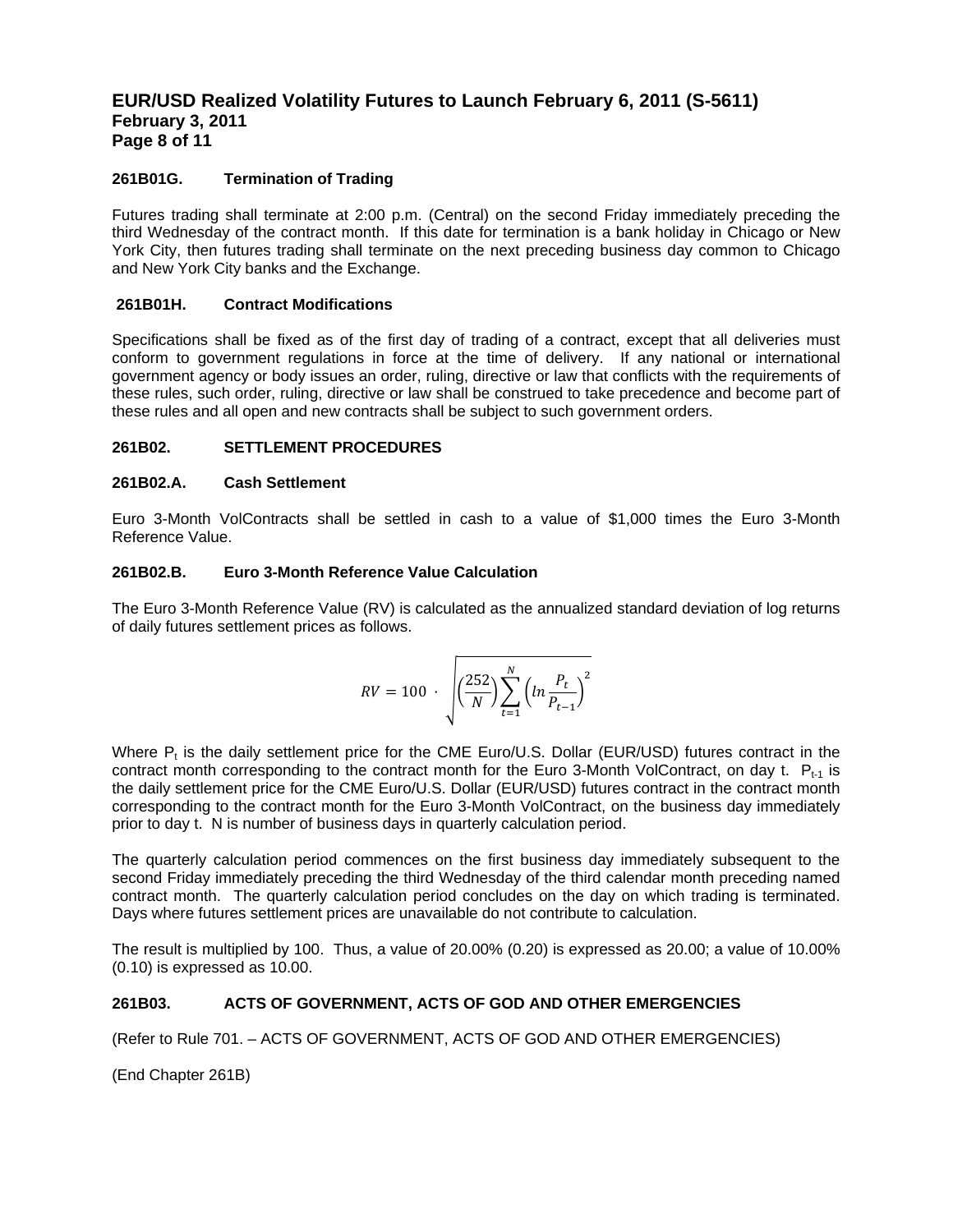### **EUR/USD Realized Volatility Futures to Launch February 6, 2011 (S-5611) February 3, 2011 Page 9 of 11**

#### **Chapter 261C 1-Month Euro/U.S. Dollar (EUR/USD) VolContractsTM (Euro 1-Month VolContracts™) 2**

#### **261C00. SCOPE OF CHAPTER**

This chapter is limited in application to futures trading in 1-Month Euro/U.S. Dollar (EUR/USD) VolContracts<sup>™</sup> (Euro 1-Month VolContracts). The procedures for trading, clearing, delivery, settlement and any other matters not specifically contained herein shall be governed by the rules of the Exchange.

#### **261C01. FUTURES CALL**

#### **261C01.A. Trading Schedule**

Futures contracts shall be scheduled for trading and delivery during such hours and in such months as may be determined by the Board of Directors.

#### **261C01.B. Trading Units**

The unit of trading shall be \$1,000.00 times the Euro 1-Month Reference Value.

#### **261C01.C. Price Increments**

Minimum price fluctuations shall be in multiples of 0.01 of a Euro 1-Month Reference Value point, equivalent to  $$10.00$  per contract (=  $$1,000.00 \times 0.01$ ).

#### **261C01.D. Position Accountability**

A person owning or controlling more than 5,000 contracts net long or net short in all contract months combined shall provide, in a timely fashion, upon request by the Exchange, information regarding the nature of the position, trading strategy, and hedging information if applicable. For positions involving options on Euro 1-Month VolContracts, this rule is superseded by the option position accountability rule.

#### **261C01.E. Accumulation of Positions**

For the purposes of this rule, the positions of all accounts directly or indirectly owned or controlled by a person or persons, and the positions of all accounts of a person or persons acting pursuant to an expressed or implied agreement or understanding, and the positions of all accounts in which a person or persons have a proprietary or beneficial interest, shall be cumulated.

#### **261C01F. Reserved**

 $\overline{a}$ 

#### **261C01G. Termination of Trading**

Futures trading shall terminate at 2:00 p.m. (Central) on the second Friday immediately preceding the third Wednesday of the contract month. If this date for termination is a bank holiday in Chicago or New York City, then futures trading shall terminate on the next preceding business day common to Chicago and New York City banks and the Exchange.

#### **261C01H. Contract Modifications**

<sup>&</sup>lt;sup>2</sup> VolContract™ is a trademark of The Volatility Exchange Corporation; the instruments and trademarks are licensed for use by CME Group.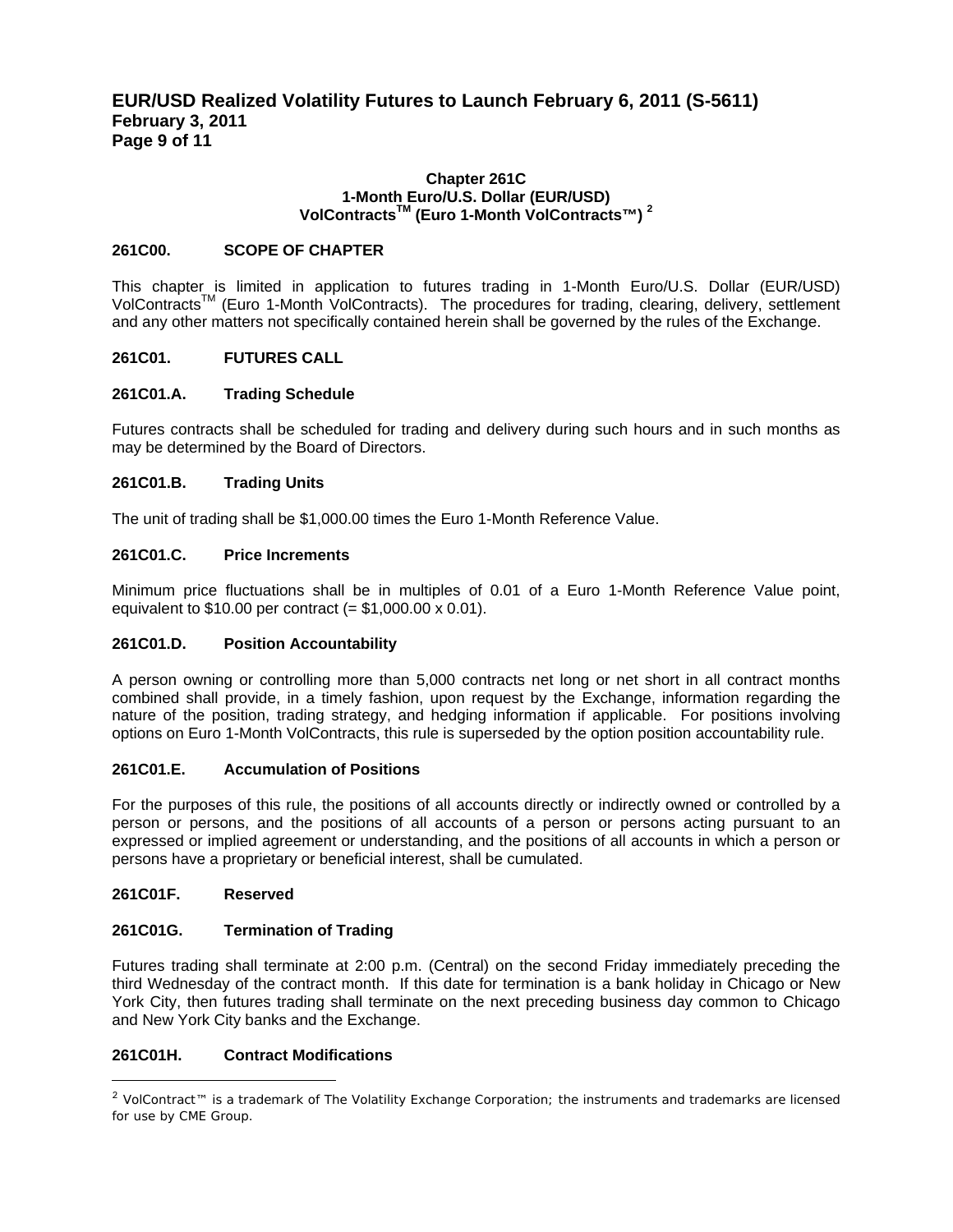## **EUR/USD Realized Volatility Futures to Launch February 6, 2011 (S-5611) February 3, 2011 Page 10 of 11**

Specifications shall be fixed as of the first day of trading of a contract, except that all deliveries must conform to government regulations in force at the time of delivery. If any national or international government agency or body issues an order, ruling, directive or law that conflicts with the requirements of these rules, such order, ruling, directive or law shall be construed to take precedence and become part of these rules and all open and new contracts shall be subject to such government orders.

#### **261C02. SETTLEMENT PROCEDURES**

#### **261C02.A. Cash Settlement**

Euro 1-Month VolContracts shall be settled in cash to a value of \$1,000 times the Euro 1-Month Reference Value.

#### **261C02.B. Euro 1-Month Reference Value Calculation**

The Euro 1-Month Reference Value (RV) is calculated as the annualized standard deviation of log returns of daily futures settlement prices as follows.

$$
RV = 100 \cdot \sqrt{\left(\frac{252}{N}\right) \sum_{t=1}^{N} \left(ln \frac{P_t}{P_{t-1}}\right)^2}
$$

Where  $P_t$  is the daily settlement price for the CME Euro/U.S. Dollar (EUR/USD) futures contract in the contract month corresponding to the contract month for the Euro 1-Month VolContract, on day t.  $P_{t-1}$  is the daily settlement price for the CME Euro/U.S. Dollar (EUR/USD) futures contract in the contract month corresponding to the contract month for the Euro 1-Month VolContract, on the business day immediately prior to day t. N is number of business days in monthly calculation period.

The monthly calculation period commences on the first business day immediately subsequent to the second Friday immediately preceding the third Wednesday of the first calendar month preceding named contract month. The monthly calculation period concludes on the day on which trading is terminated. Days where futures settlement prices are unavailable do not contribute to calculation.

The result is multiplied by 100. Thus, a value of 20.00% (0.20) is expressed as 20.00; a value of 10.00% (0.10) is expressed as 10.00.

#### **261C03. ACTS OF GOVERNMENT, ACTS OF GOD AND OTHER EMERGENCIES**

(Refer to Rule 701. – ACTS OF GOVERNMENT, ACTS OF GOD AND OTHER EMERGENCIES)

(End Chapter 261C)